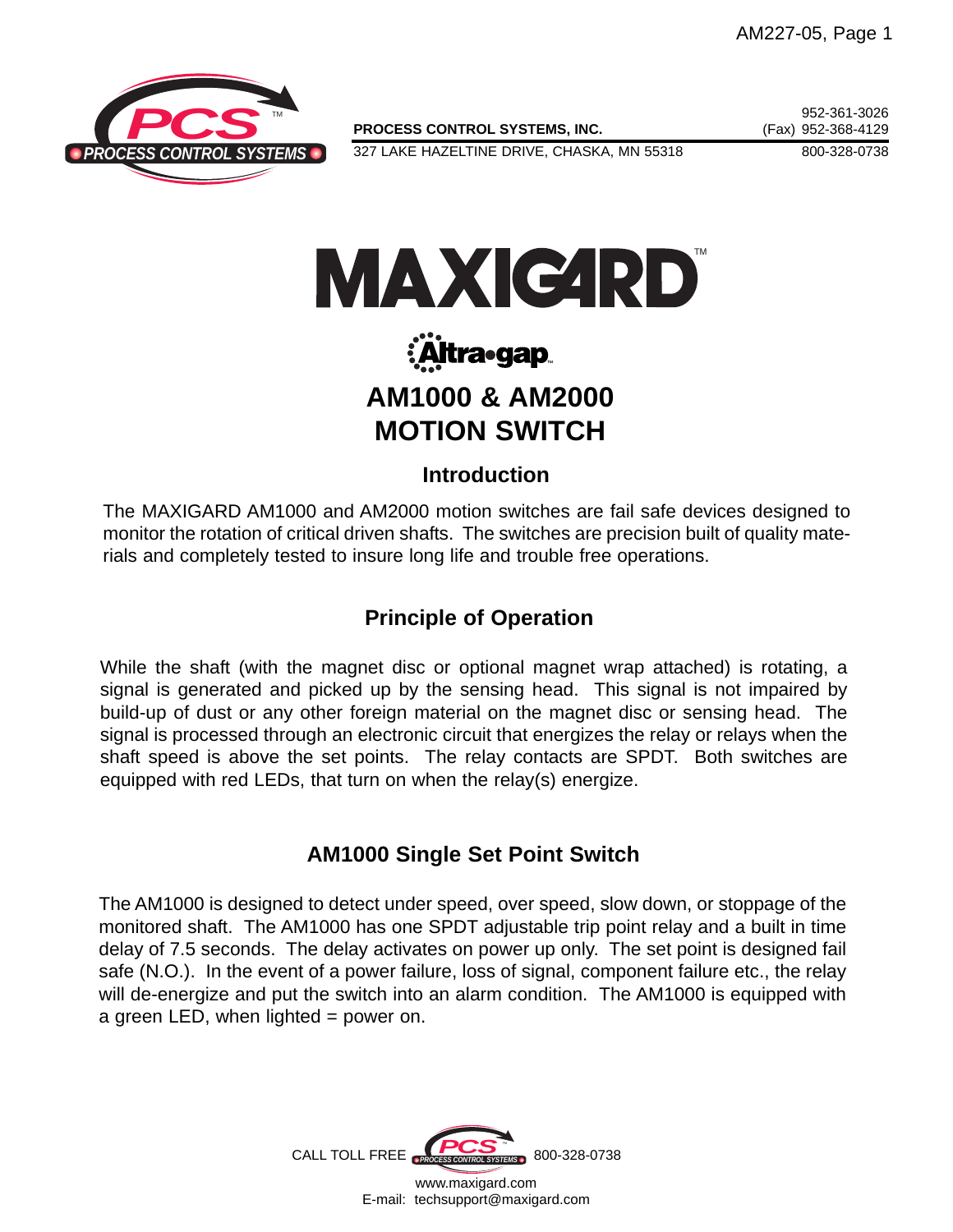## **AM2000 Dual Set Point Switch**

The AM2000 is designed to detect under speed, over speed, slow down, or stoppage of the monitored shaft. The AM2000 has two SPDT adjustable trip point relays. The "LO" set point relay (K1) has a built in time delay of 7.5 seconds. The delay activates on power up only. The set points are designed fail safe (N.O.). In the event of a power failure, loss of signal, component failure etc., the relays will de-energize and put the switch into an alarm condition.

Both the AM1000 and AM2000 motion switches have automatic resetting. When the alarm condition ceases and the monitored shaft speed rises above the selected set points, the relay(s) will energize and allow the machine or process to restart and operate as normal. However, in some cases it's desirable that the motion switch remain in the alarm condition regardless of the signal being received and require a manual reset, (latching). An auxiliary latching relay will be required to perform this function. Both switches are equipped with red LEDs, when lighted = relays energized.

### **Components**

THE AM1000 AND AM2000 MOTION SWITCH PACKAGE INCLUDES:

- 4" MAGNET DISC (OTHER OPTIONAL TARGETS AVAILABLE)
- **SENSING HEAD**
- 10 FEET OF SENSING HEAD CABLE
- MOUNTING BRACKET
- MOTION SWITCH, IN A DIN RAIL MOUNTED OR STAND ALONE NEMA 1
- PLASTIC ENCLOSURE
- SCREW TERMINAL TOP WIRED SOCKET

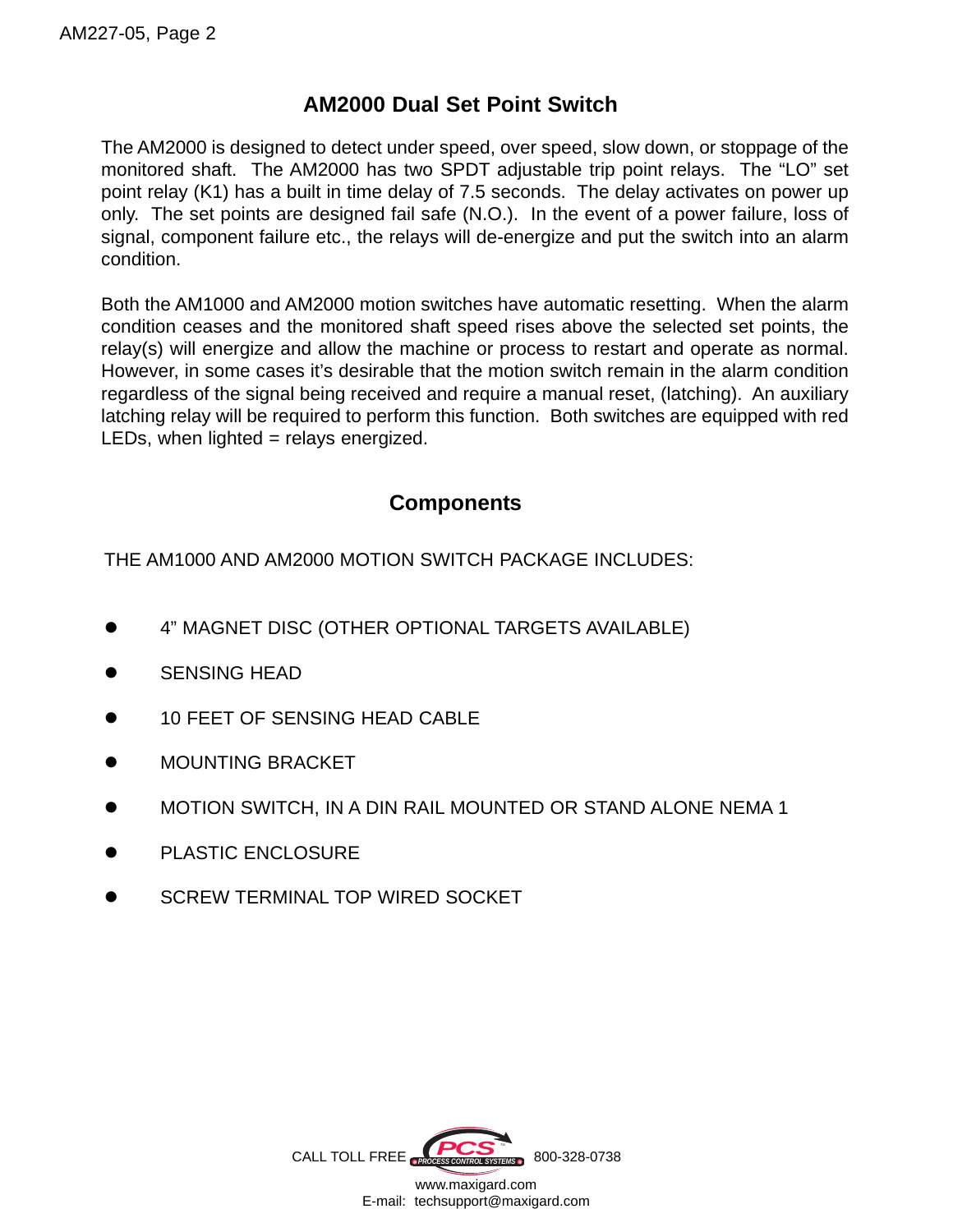#### **1.0 Magnet Disc**

- **1.1** The end of the shaft to be monitored should be square to prevent excessive disc wobble.
- **1.2** Center drill and tap the shaft end. (Suggested #21 drill and #10-32NF tap). Bolt the magnet disc to the end of the shaft. Use "Loc-tite" to keep the bolt and disc tight on the shaft.

(see figure 1A, page 3).

#### **2.0 Magnet Wrap (optional)**

- **2.1** Separate the two halves of the magnet wrap by loosening the cap screws holding the two halves together.
- **2.2** Place both halves of the magnet wrap around the shaft. Re-insert and tighten the cap screws making sure the wrap is square to the shaft. (see figure 1B, page 3).



#### **3.0 Mounting the Sensing Head**

- **3.1** Place the sensing heads so the pole piece is centered directly in front of a magnet in the disc or optional magnet wrap. (see figure 1A and 1B, page 3)
- **3.2** The gap setting between the sensor and magnet disc should be approximately 1/8" - 7/8".





www.maxigard.com E-mail: techsupport@maxigard.com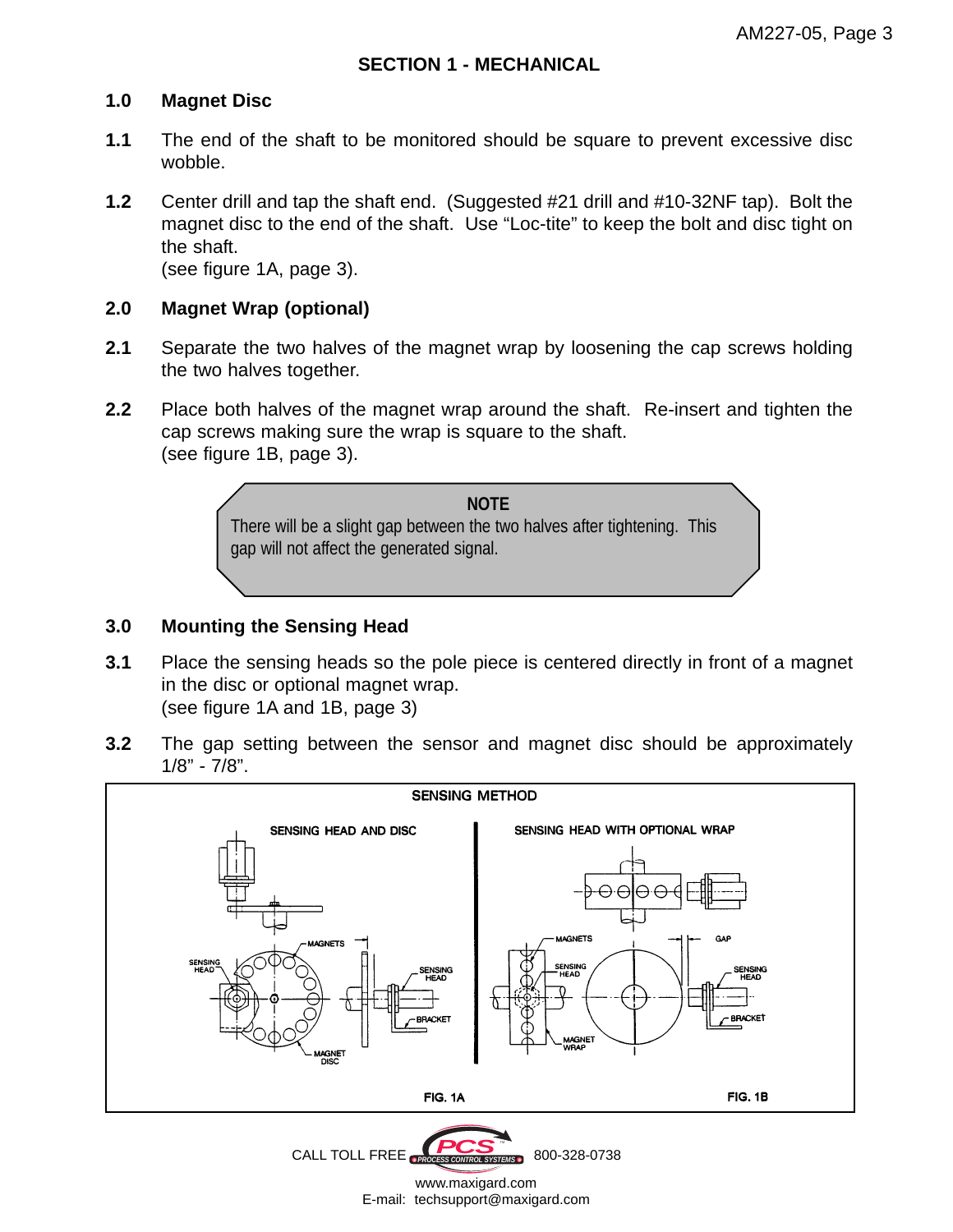### **4.0 Motion Switch Enclosure**

**4.1** AM1000 and AM2000 enclosures are din rail mounted or stand alone NEMA 1 plastic enclosure, with top wired socket. (see figure 2, page 4)



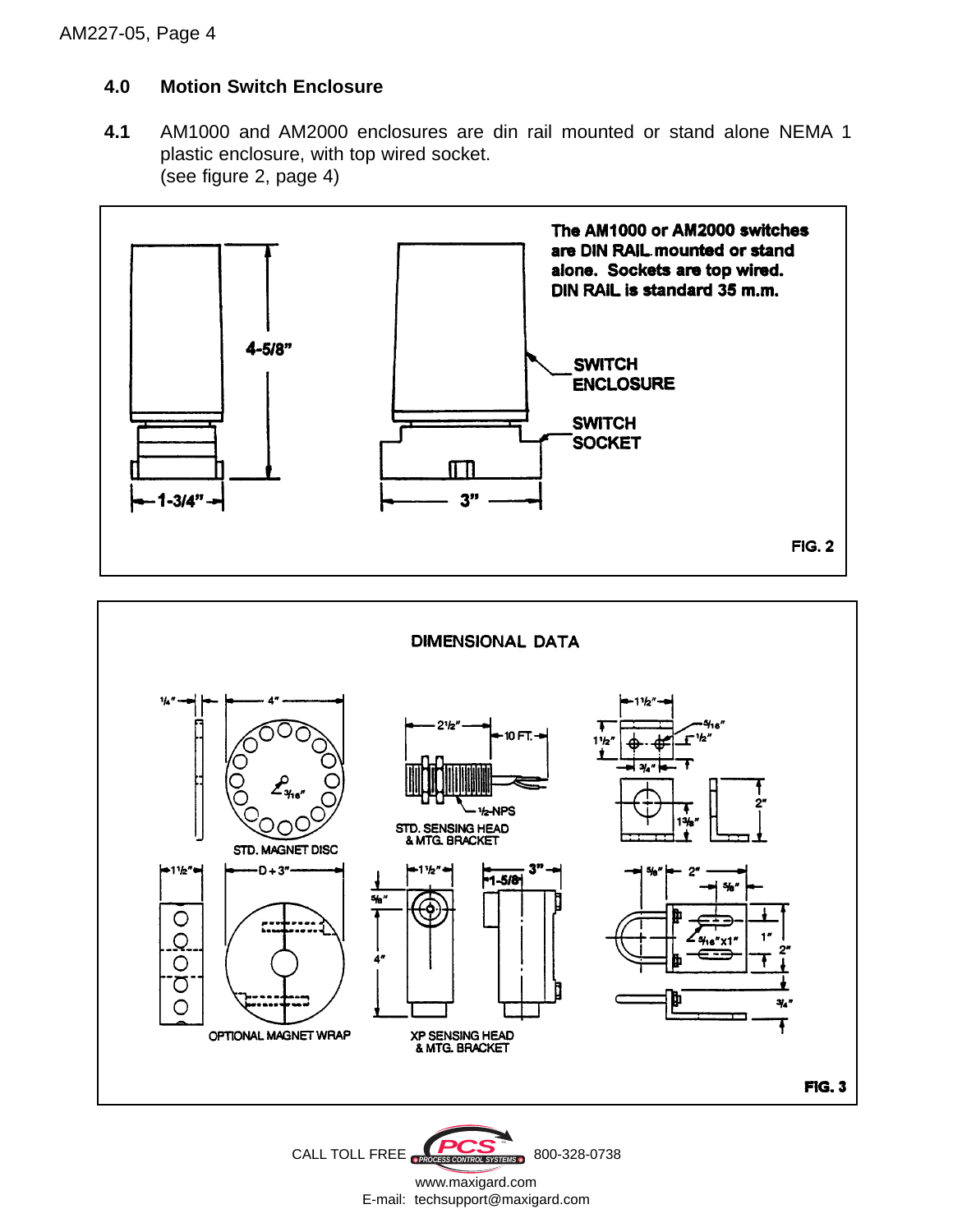#### **5.0 Wiring and Energizing**

#### **5.1 Sensing Head Wiring**

- **5.1.1** Connect the sensing head cable to screw terminals 2 and 5, located on the motion switch socket. (see figure 4, page 6)
- **5.1.2** The sensing head is provided with 10' of cable, additional cable can be added as required, be sure to maintain continuity, wrap the splice with the foil shield and electrical tape.

#### **SENSING HEAD CABLE**

Use "Belden" #8761 or equal. Cable should not be run in the same conduit as power wires. Maximum distance of cable run 10,000 ft. Make good splice connections and check continuity.

#### **5.2 Energize the Motion Switch through the Motor Starter**

#### **WARNING**

To avoid electrical shock, disconnect all sources of power to the motor starter before wiring and observe voltage ratings of the motion switch.

- **5.2.1** Wire 120 VAC through the auxiliary contacts and make proper connections to screw terminals A (L2) and B (L1), located on the motion switch socket. The green LED light will be on when power is applied. (see figure 4, page 6)
- **5.3 Energizing the Motion Switch independent of the Motor Starter**

**WARNING** Be sure line voltage is off before wiring and connecting power.

**5.3.1** Wire 120 VAC directly to screw terminals A (L1) and B (L2) located on the motion switch socket. The green LED light will be on when power is applied. The "LO" red LED will turn on for 7.5 seconds, then shut off. (see figure 4, page 6)

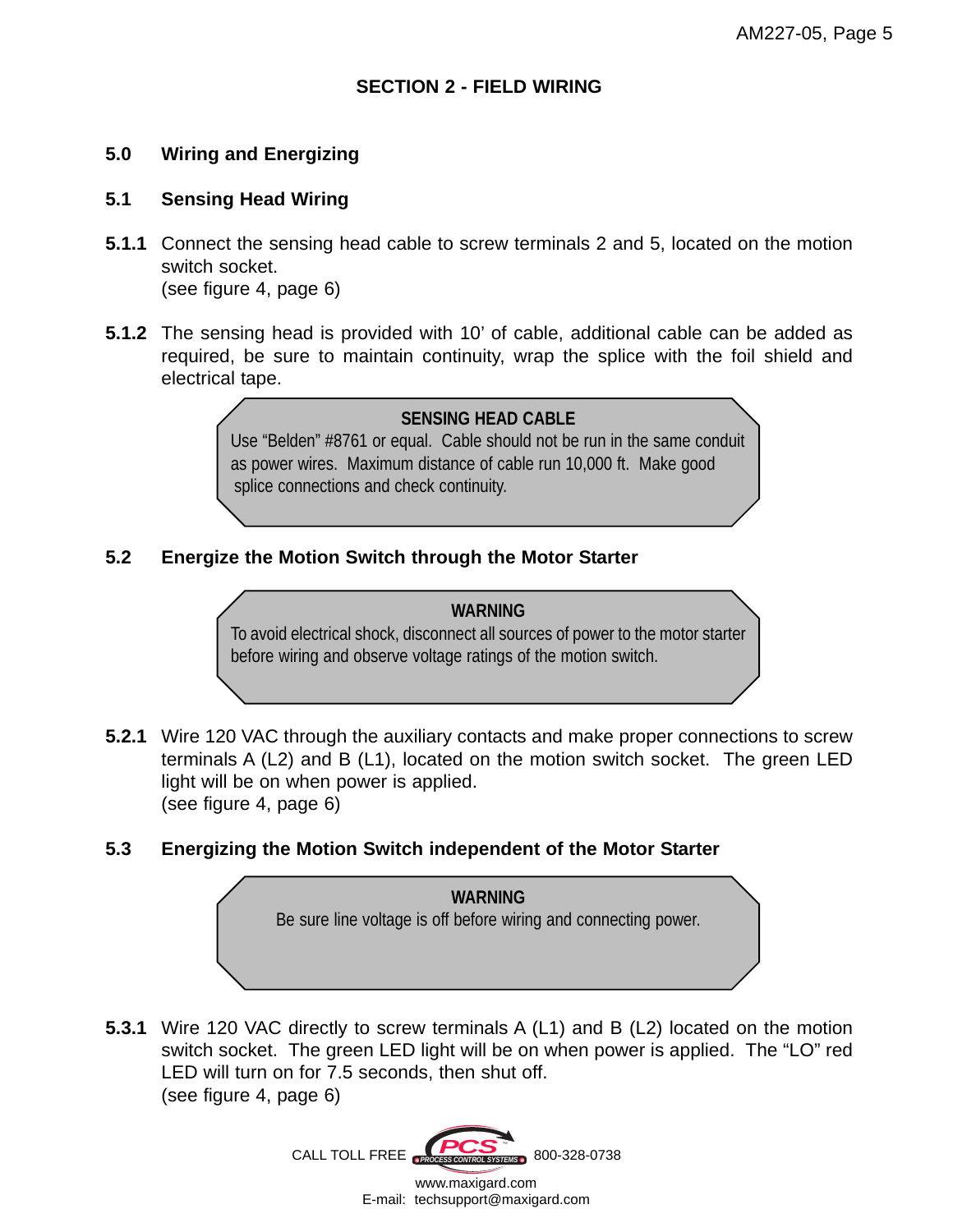

#### **6.0 Speed Range Selection**

**6.1** Set the dip switch (SW 1) for the monitored shaft operating speed range. (see figure 5, page 6)



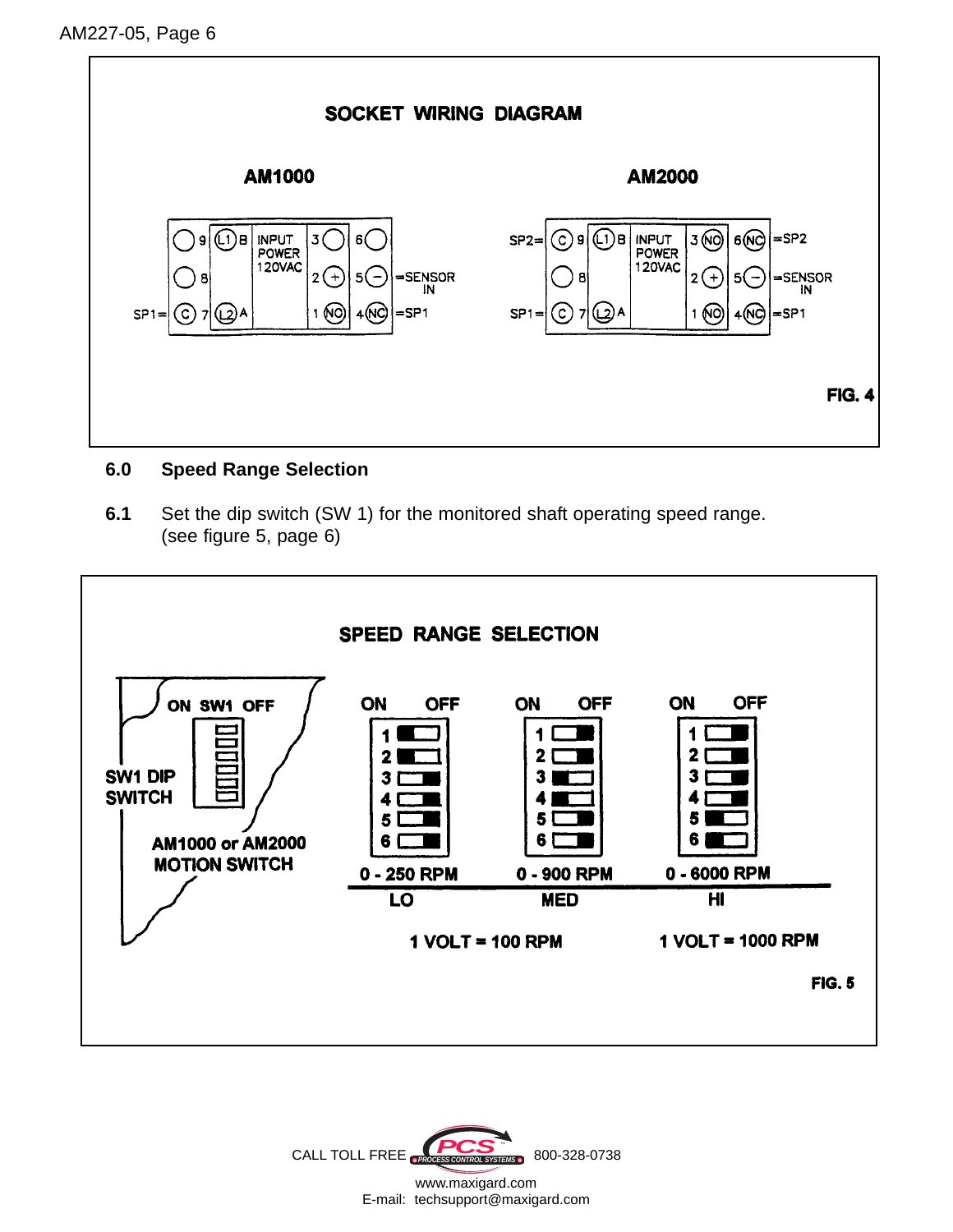#### **7.0 Motion Switch and optional Meter Calibration**

**NOTE** For best results, calibrate motion switch while machine is operating under full load.

- **7.1** Connect power lead to screw terminals L1 (B) and L2 (A) of the module socket. Apply power (120 VAC) as instructed in **Section 5.0**, green LED light is on when the motion switch is powered up. Run monitored machine at full speed under load.
- **7.2** To determine the actual operating speed of the monitored shaft, set the (SW 2) slide switch to the "OP" position. Use a digital volt meter, insert the DVM leads into the Display terminal block. Set the DVM to the 20 VDC scale. The AM1000 and AM2000 are designed to display shaft speed as a DC voltage. See example for read out explanation.

(see figure 7, page 8)

#### **EXAMPLE**

If the Speed Range dip switch is set for the LO or Medium range, each 1 volt reading of the DVM equals 100 RPM, example:  $1 v = 100$  RPM,  $1.25 v = 125$ RPM, 2.00  $v = 200$  RPM, 2.45  $v = 245$  RPM, etc. If the Speed Range dip switch is set for the HI range, each 1 volt reading equals 1000 RPM, example:  $1 v = 1000$  RPM,  $1.25 v = 1250$  RPM,  $2 v = 2000$  RPM,  $2.45 v =$ 2450 RPM, etc.

- **7.3** Incorporating an analog or digital display meter with the AM1000 or AM2000 motion switches.
- **7.3.1** Connect the display meter signal input terminals to the Module's display output terminal block. Adjust POT P3 C.W. or C.C.W. until display meter reads desired scale for application. RPM, FPM, GPM, etc.

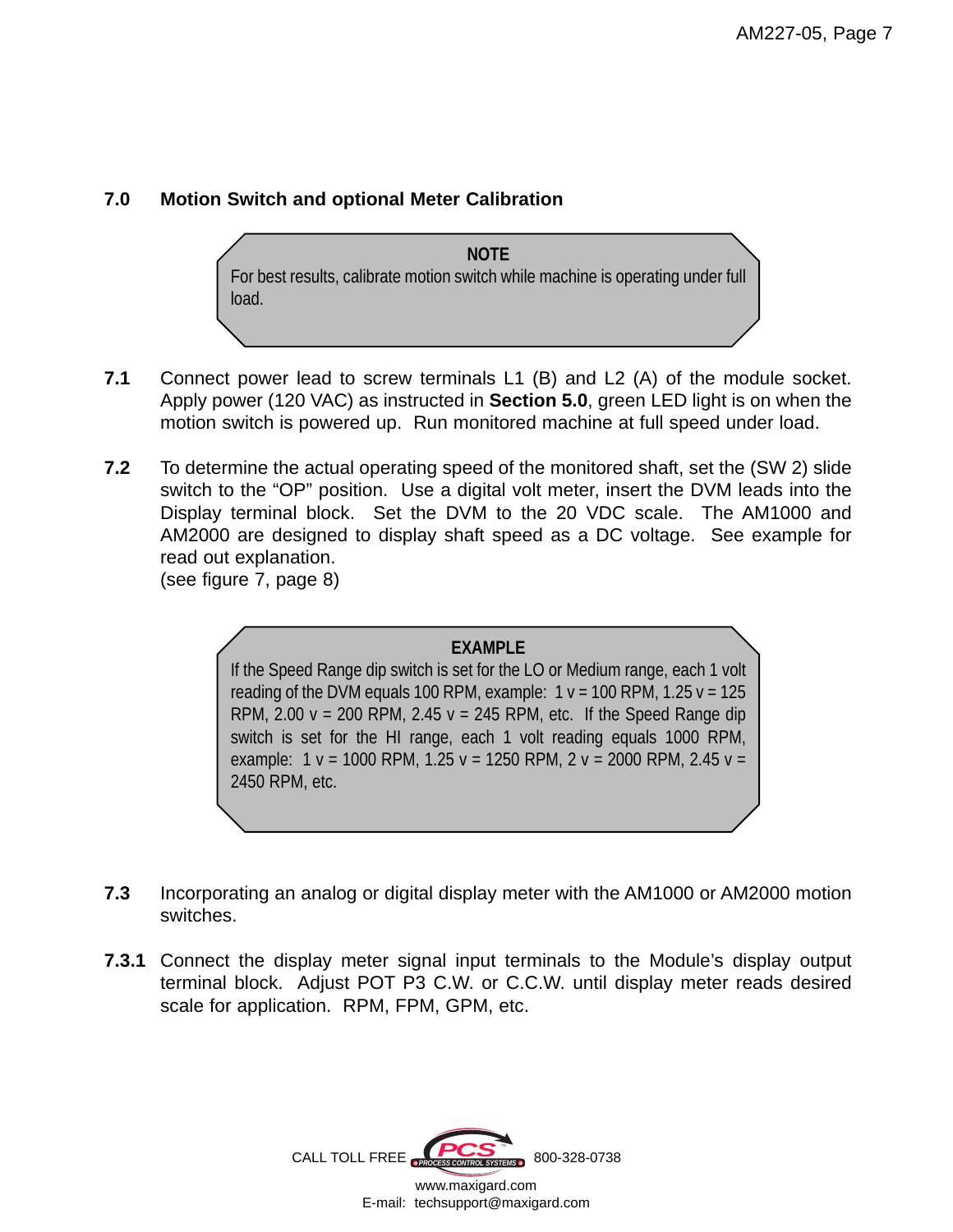

**8.0 Motion Switch Relay(s) - SPDT - 5 AMPS @ 120 VAC**



**8.1** The motion switch can be wired to detect slow down, stopping, starting, under speed or over speed. SPDT relay contacts are available for each trip point.



www.maxigard.com E-mail: techsupport@maxigard.com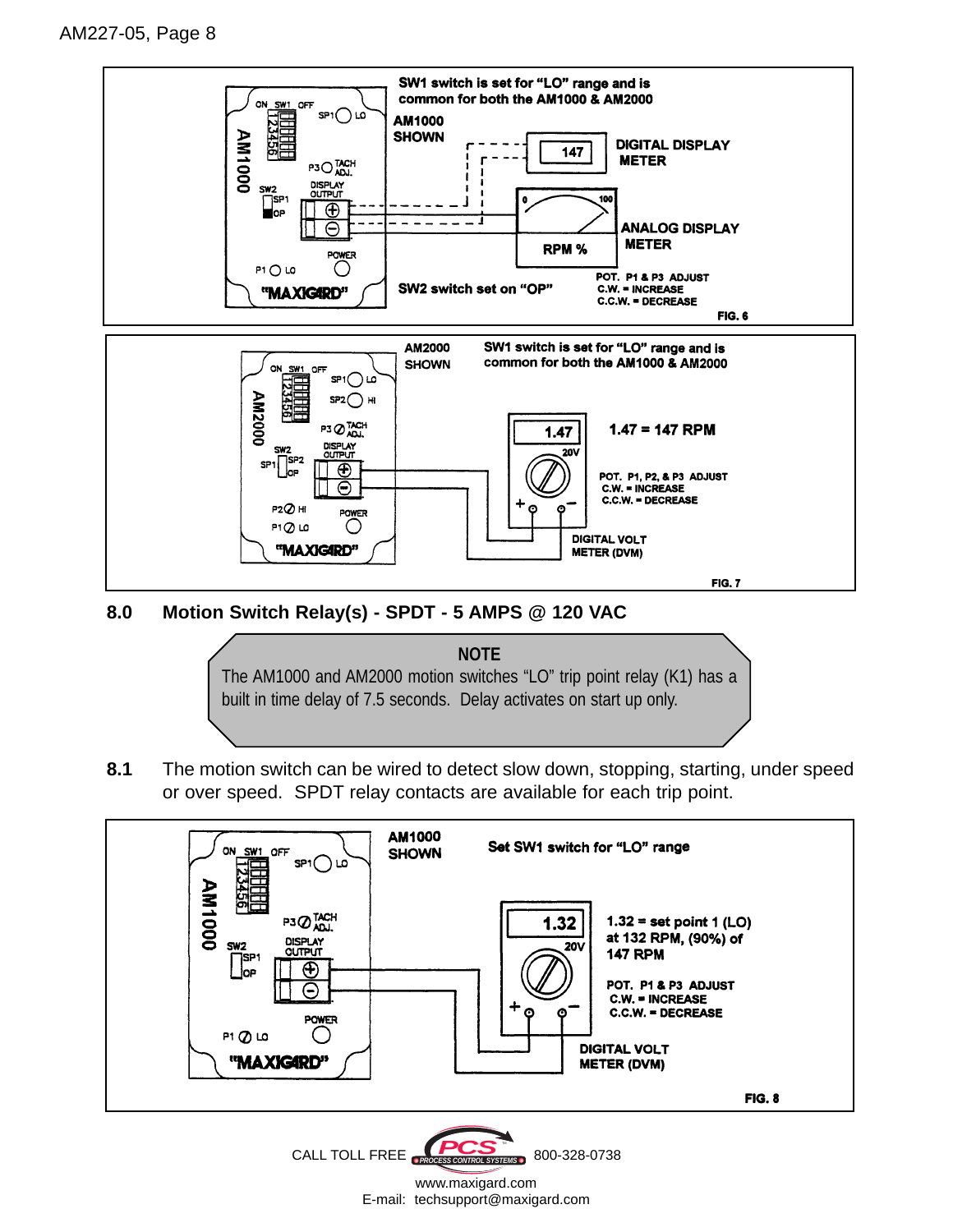#### **9.0 "LO" Trip Point Adjustment, (K1) AM1000 or AM2000**

**NOTE** Machine does not have to be running to set the trip points. However, for best results it's suggested the settings be made while machine is running under full load.

The AM1000 and AM2000 motion switches "LO" trip point relay (K1) has a built in time delay of 7.5 seconds. Delay activates on power up only.

- **9.1** Move the slide switch (SW 2) to the "SP1" position and adjust POT P1 to the desired trip point by watching the display meter. Turn POT P1 C.W. or C.C.W. to raise or lower the trip point. The red LED light will be on when the relay is energized. (see figure 8, page 8)
- **9.2** Return the slide switch (SW 2) to the "OP" position. The AM1000 switch is now calibrated and the LO trip point is set and ready for operation. (see figure 8, page 8)

#### **10.0 "HI" Trip Point Adjustment, (K2) for AM2000 Motion Switch only**

- **10.1** Move the slide switch (SW 2) to the "SP2" position and adjust POT P2 to the desired trip point by watching the display meter. Turn POT P2 C.W. or C.C.W. to raise or lower the trip point. The red LED lights will be on when the relays are energized. (see figure 9, page 9)
- **10.2** Return the slide switch (SW 2) to the "OP" position. The AM2000 switch is now calibrated with the HI and LO trip points set and ready for operation. (see figure 9, page 9)



www.maxigard.com E-mail: techsupport@maxigard.com